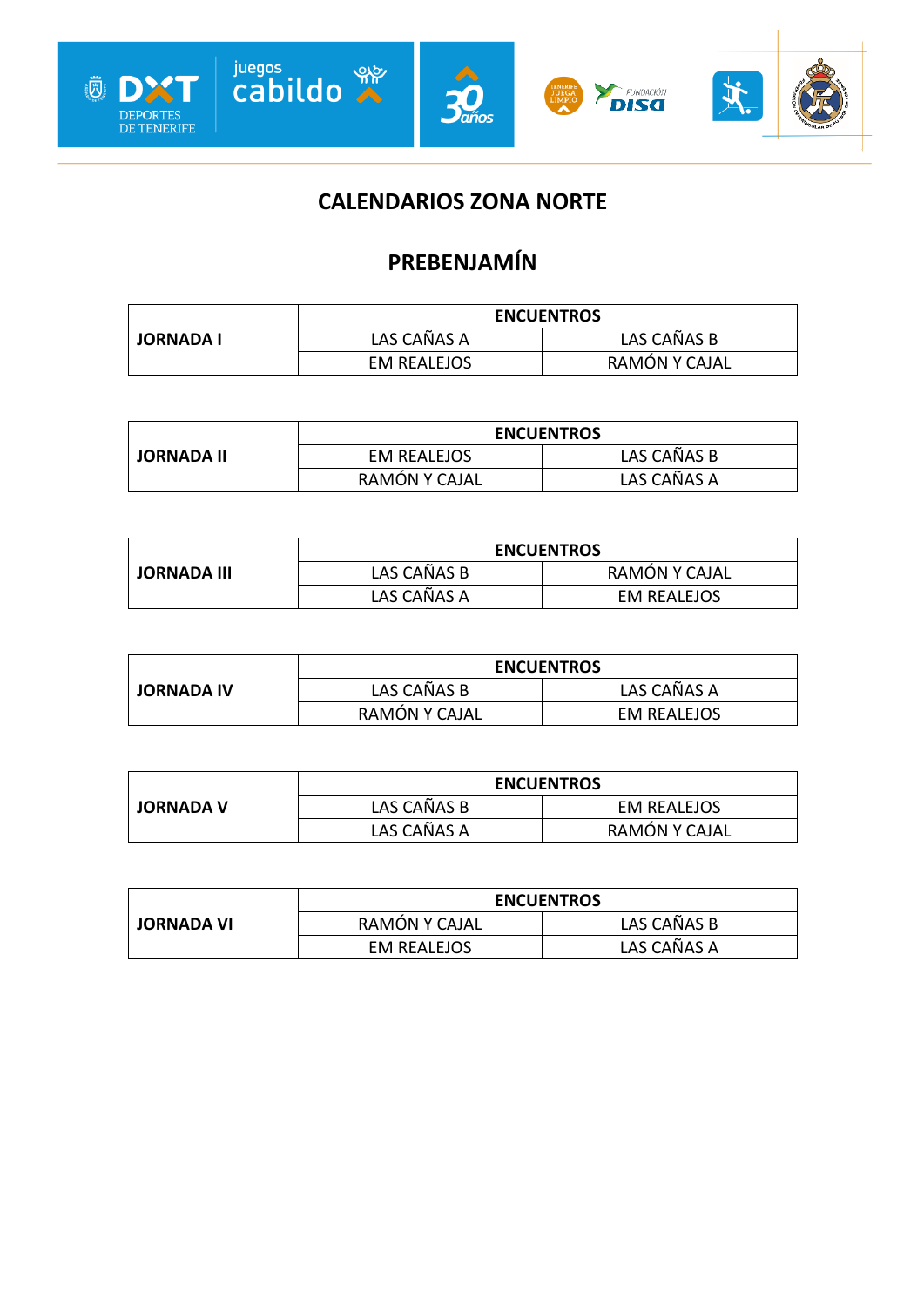

# **BENJAMÍN**

|                  | <b>ENCUENTROS</b>  |                      |
|------------------|--------------------|----------------------|
| <b>JORNADA I</b> | LAS CAÑAS A        | LAS CAÑAS B          |
|                  | <b>LOS TRAZOS</b>  | <b>COL CASA AZUL</b> |
|                  | <b>EM REALEJOS</b> | <b>COL NAZARET</b>   |

| <b>JORNADA II</b> | <b>ENCUENTROS</b>    |                    |
|-------------------|----------------------|--------------------|
|                   | <b>COL CASA AZUL</b> | LAS CAÑAS A        |
|                   | <b>COL NAZARFT</b>   | <b>LOS TRAZOS</b>  |
|                   | SANTA CATALINA       | <b>EM REALEJOS</b> |

|                    | <b>ENCUENTROS</b> |                |
|--------------------|-------------------|----------------|
| <b>JORNADA III</b> | LAS CAÑAS B       | COL CASA AZUL  |
|                    | LAS CAÑAS A       | COL NAZARFT    |
|                    | <b>LOS TRAZOS</b> | SANTA CATALINA |

|                   | <b>ENCUENTROS</b>  |             |
|-------------------|--------------------|-------------|
| <b>JORNADA IV</b> | <b>COL NAZARET</b> | LAS CAÑAS B |
|                   | SANTA CATALINA     | LAS CAÑAS A |
|                   | EM REALEJOS        | LOS TRAZOS  |

|                  | <b>ENCUENTROS</b> |                    |
|------------------|-------------------|--------------------|
| <b>JORNADA V</b> | COL CASA AZUL     | <b>COL NAZARET</b> |
|                  | LAS CAÑAS B       | SANTA CATALINA     |
|                  | LAS CAÑAS A       | EM REALEJOS        |

|                   | <b>ENCUENTROS</b> |                      |
|-------------------|-------------------|----------------------|
| <b>JORNADA VI</b> | SANTA CATALINA    | <b>COL CASA AZUL</b> |
|                   | EM REALEJOS       | LAS CAÑAS B          |
|                   | LOS TRAZOS        | LAS CAÑAS A          |

|                    | <b>ENCUENTROS</b>    |                    |
|--------------------|----------------------|--------------------|
| <b>JORNADA VII</b> | <b>COL NAZARET</b>   | SANTA CATALINA     |
|                    | <b>COL CASA AZUL</b> | <b>EM REALEJOS</b> |
|                    | LAS CAÑAS B          | <b>LOS TRAZOS</b>  |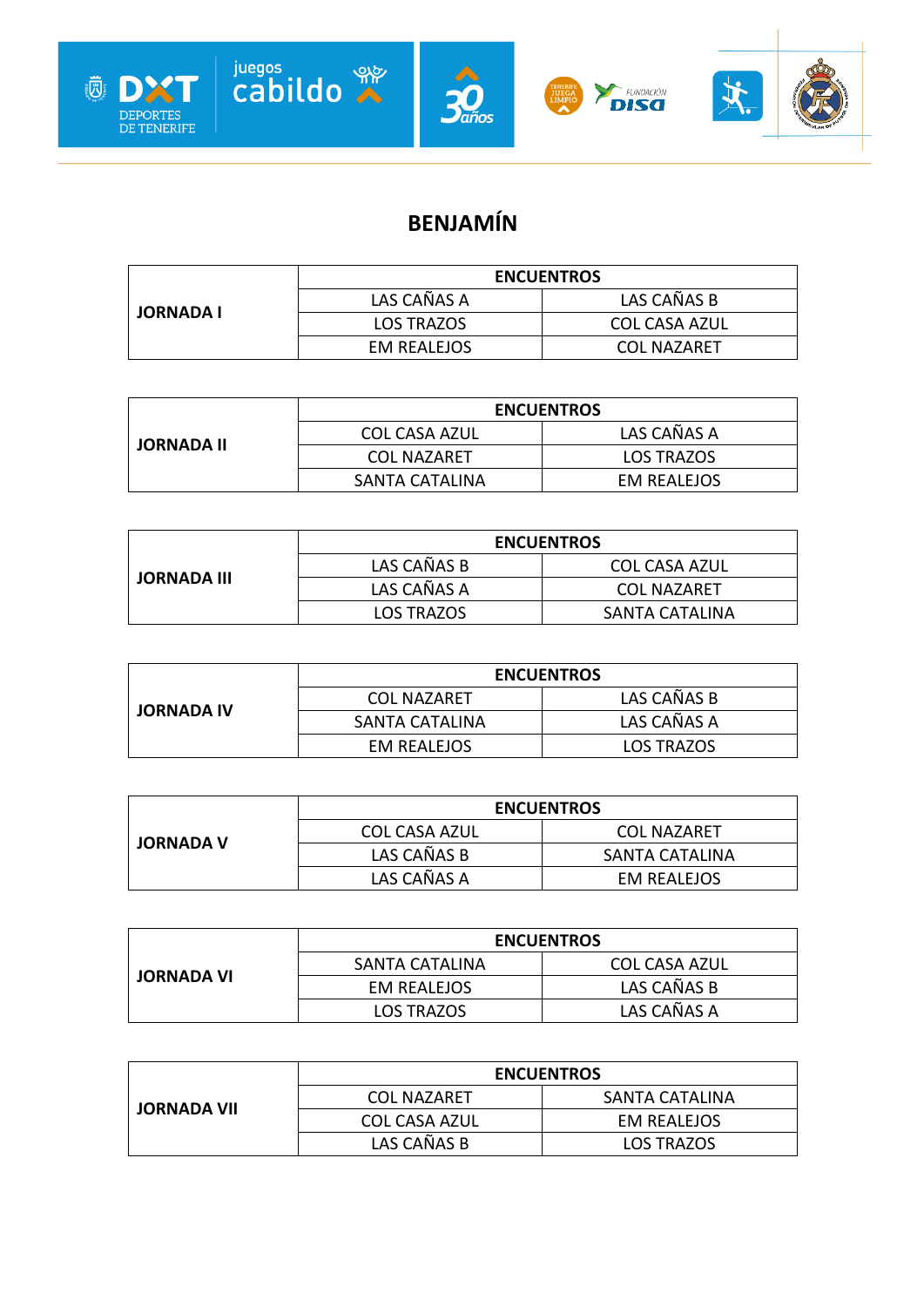







# **ALEVÍN**

|                  | <b>ENCUENTROS</b>  |                   |
|------------------|--------------------|-------------------|
|                  | LAS CAÑAS A        | LAS CAÑAS B       |
| <b>JORNADA I</b> | <b>EM REALEJOS</b> | LAS CAÑAS C       |
|                  | EL JARDIN          | <b>LOS TRAZOS</b> |
|                  | COL CASA AZUL      | SANTA CATALINA    |

|                   | <b>ENCUENTROS</b> |                      |
|-------------------|-------------------|----------------------|
|                   | LAS CAÑAS B       | <b>COL CASA AZUL</b> |
| <b>JORNADA II</b> | LAS CAÑAS C       | LAS CAÑAS A          |
|                   | LOS TRAZOS        | <b>EM REALEJOS</b>   |
|                   | SANTA CATALINA    | <b>FLJARDIN</b>      |

|                    | <b>ENCUENTROS</b>    |                |
|--------------------|----------------------|----------------|
|                    | LAS CAÑAS B          | LAS CAÑAS C    |
| <b>JORNADA III</b> | LAS CAÑAS A          | LOS TRAZOS     |
|                    | <b>EM REALEJOS</b>   | SANTA CATALINA |
|                    | <b>COL CASA AZUL</b> | EL JARDIN      |

|                   | <b>ENCUENTROS</b> |                      |
|-------------------|-------------------|----------------------|
|                   | LAS CAÑAS C       | <b>COL CASA AZUL</b> |
| <b>JORNADA IV</b> | LOS TRAZOS        | LAS CAÑAS B          |
|                   | SANTA CATALINA    | LAS CAÑAS A          |
|                   | EL JARDIN         | EM REALEJOS          |

|                  | <b>ENCUENTROS</b>    |                    |
|------------------|----------------------|--------------------|
|                  | LAS CAÑAS C          | LOS TRAZOS         |
| <b>JORNADA V</b> | LAS CAÑAS B          | SANTA CATALINA     |
|                  | LAS CAÑAS A          | EL JARDÍN          |
|                  | <b>COL CASA AZUL</b> | <b>EM REALEJOS</b> |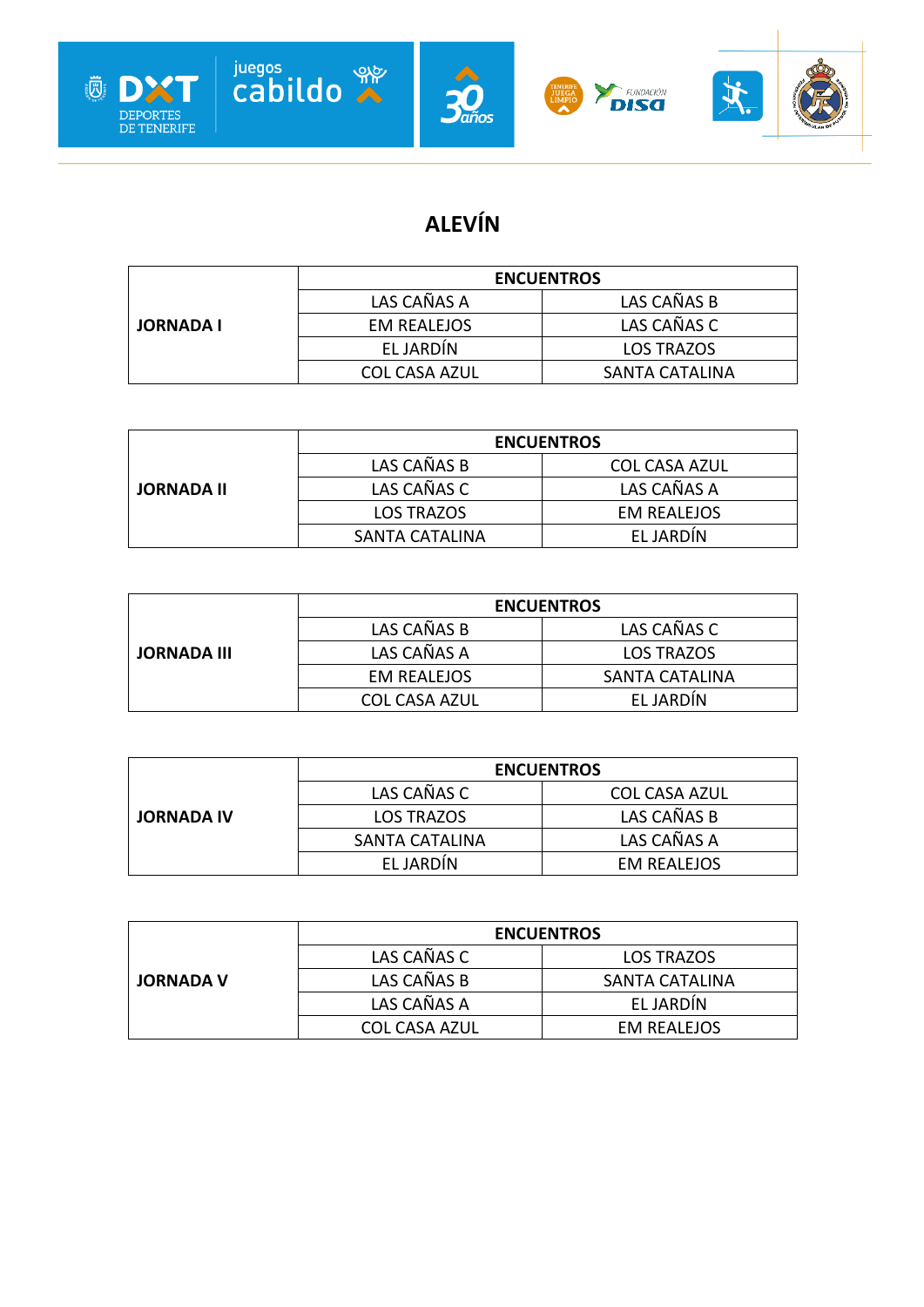

|                   | <b>ENCUENTROS</b>    |                   |
|-------------------|----------------------|-------------------|
|                   | <b>COL CASA AZUL</b> | <b>LOS TRAZOS</b> |
| <b>JORNADA VI</b> | SANTA CATALINA       | LAS CAÑAS C       |
|                   | EL JARDIN            | LAS CAÑAS B       |
|                   | <b>EM REALEJOS</b>   | LAS CAÑAS A       |

|                    | <b>ENCUENTROS</b> |                      |
|--------------------|-------------------|----------------------|
|                    | <b>LOS TRAZOS</b> | SANTA CATALINA       |
| <b>JORNADA VII</b> | LAS CAÑAS C       | EL JARDIN            |
|                    | LAS CAÑAS B       | <b>EM REALEJOS</b>   |
|                    | LAS CAÑAS A       | <b>COL CASA AZUL</b> |

#### **INFANTIL**

|                  | <b>ENCUENTROS</b> |                   |
|------------------|-------------------|-------------------|
| <b>JORNADA I</b> | LAS CAÑAS A       | LAS CAÑAS B       |
|                  | SANTA CATALINA    | <b>LOS TRAZOS</b> |

|                   | <b>ENCUENTROS</b> |                |
|-------------------|-------------------|----------------|
| <b>JORNADA II</b> | <b>LOS TRAZOS</b> | LAS CAÑAS A    |
|                   | EM REALEJOS       | SANTA CATALINA |

|                    | <b>ENCUENTROS</b> |                   |
|--------------------|-------------------|-------------------|
| <b>JORNADA III</b> | LAS CAÑAS B       | <b>LOS TRAZOS</b> |
|                    | LAS CAÑAS A       | EM REALEJOS       |

|                   | <b>ENCUENTROS</b>     |             |
|-------------------|-----------------------|-------------|
| <b>JORNADA IV</b> | EM REALEJOS           | LAS CAÑAS B |
|                   | <b>SANTA CATALINA</b> | LAS CAÑAS A |

|                  | <b>ENCUENTROS</b> |                       |
|------------------|-------------------|-----------------------|
| <b>JORNADA V</b> | <b>LOS TRAZOS</b> | <b>EM REALEJOS</b>    |
|                  | LAS CAÑAS B       | <b>SANTA CATALINA</b> |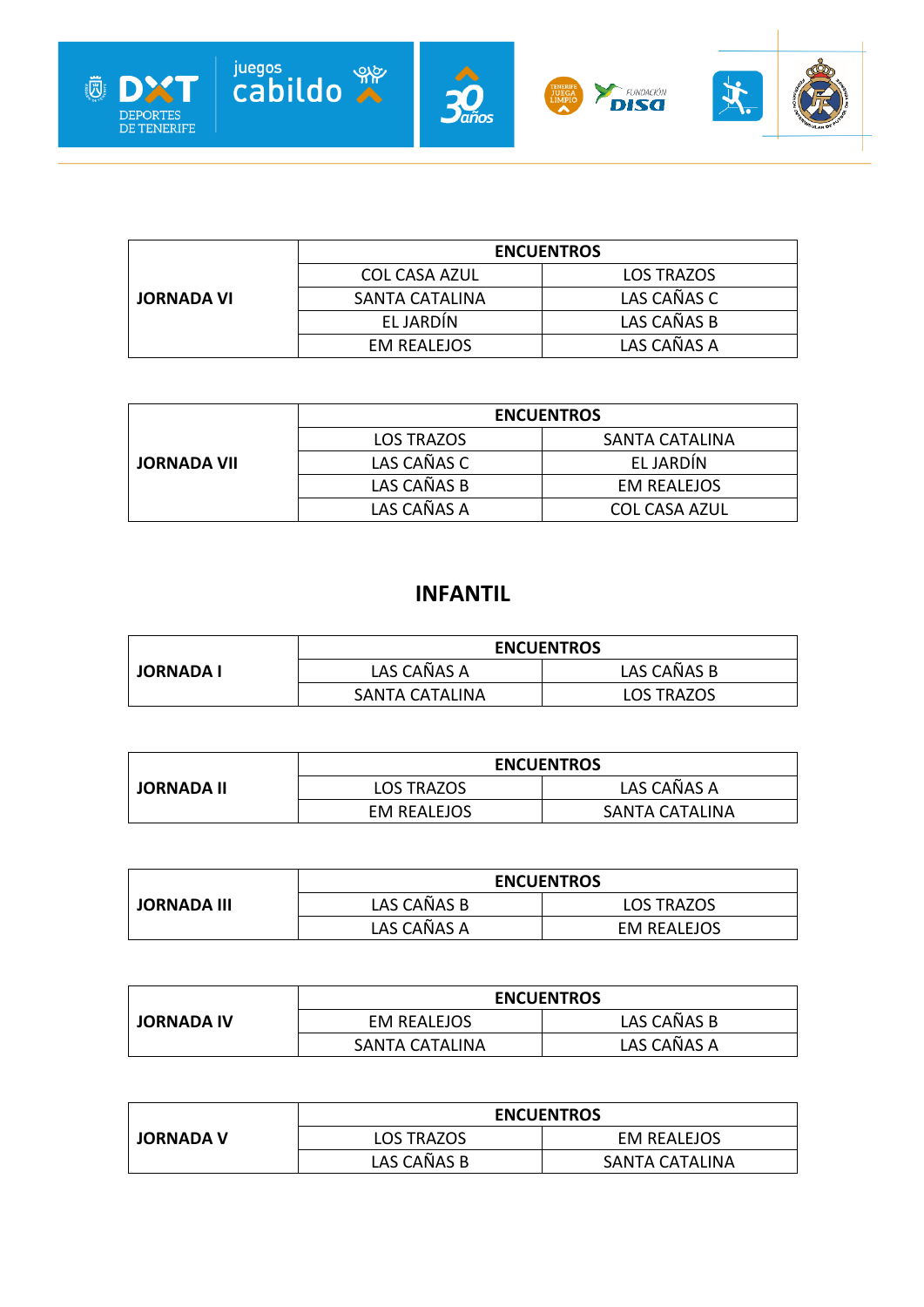

|                   |             | <b>ENCUENTROS</b> |
|-------------------|-------------|-------------------|
| <b>JORNADA VI</b> | LAS CAÑAS B | LAS CAÑAS A       |
|                   | LOS TRAZOS  | SANTA CATALINA    |

|                    | <b>ENCUENTROS</b> |                   |
|--------------------|-------------------|-------------------|
| <b>JORNADA VII</b> | LAS CAÑAS A       | <b>LOS TRAZOS</b> |
|                    | SANTA CATALINA    | EM REALEJOS       |

| <b>JORNADA VIII</b> | <b>ENCUENTROS</b> |             |
|---------------------|-------------------|-------------|
|                     | <b>LOS TRAZOS</b> | LAS CAÑAS B |
|                     | EM REALEJOS       | LAS CAÑAS A |

|                   | <b>ENCUENTROS</b> |                       |
|-------------------|-------------------|-----------------------|
| <b>JORNADA IX</b> | LAS CAÑAS B       | EM REALEJOS           |
|                   | LAS CAÑAS A       | <b>SANTA CATALINA</b> |

|                  | <b>ENCUENTROS</b>     |             |
|------------------|-----------------------|-------------|
| <b>JORNADA X</b> | EM REALEJOS           | LOS TRAZOS  |
|                  | <b>SANTA CATALINA</b> | LAS CAÑAS B |